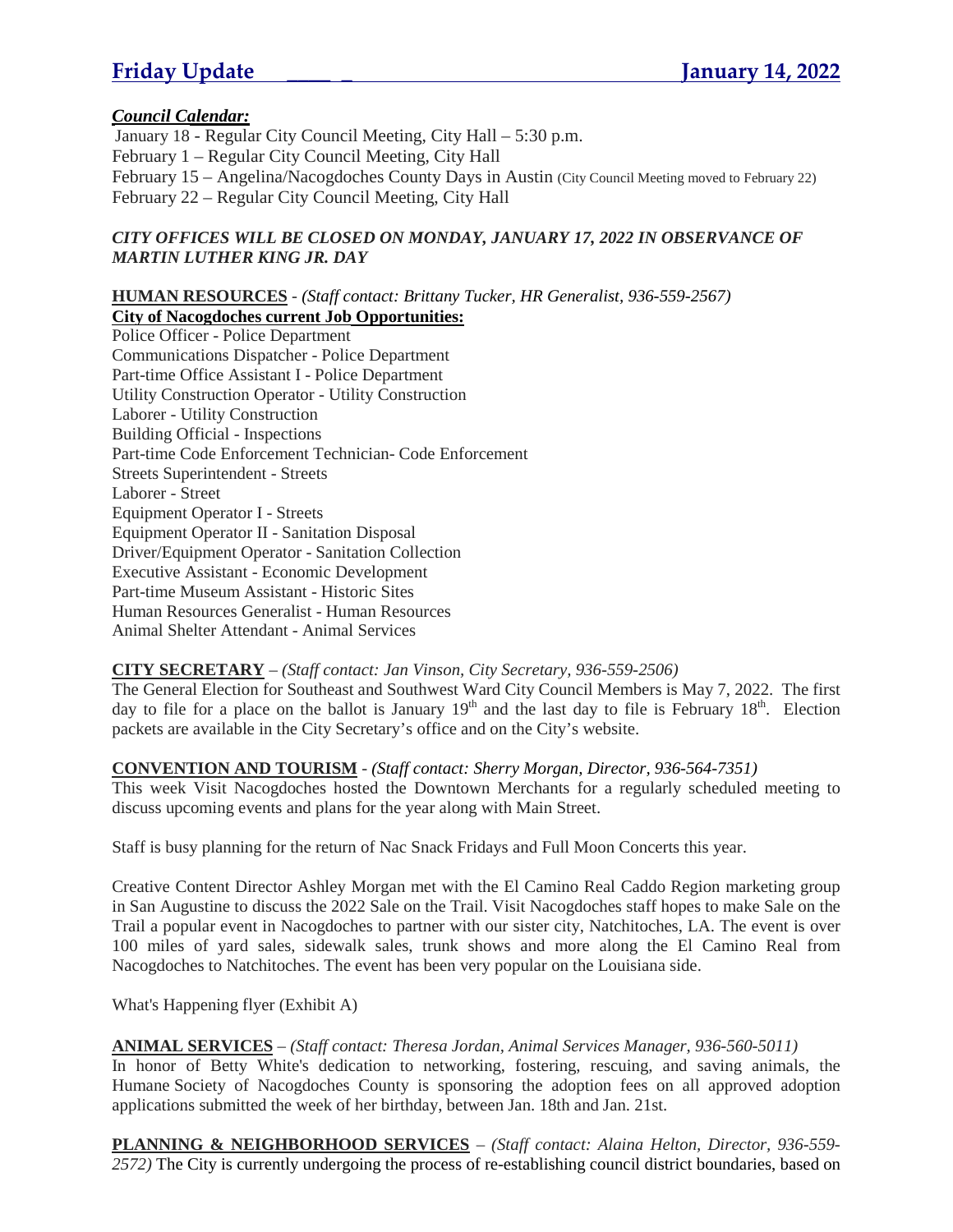the new 2020 Census data. Information regarding this process, including past meeting agendas and videos, future meeting schedule, current and proposed maps, and how to submit comments and questions can be found online at https://www.nactx.us/1438/Redistricting, or on the City's homepage (www.nactx.us) by clicking on the "Redistricting" icon. On January  $18<sup>th</sup>$  the City Council will conduct a public hearing to adopt the final redistricting plan.

### **LIBRARY** - (*Staff contact: Mercedes Franks, Library Manager, 936-559-2945*)

The library received word this week that it satisfactorily completed its final 2021 NEA Big Read grant report and will receive the remaining grant funds later this month. An estimated 2,800 people attended the Big Read programs held in October. Due to the continued success and enthusiasm of the previous Big Read celebrations, the library will once again submit an application to be a site for the 2022 NEA Big Read.

The library will be closed on Monday, January 17th to observe Martin Luther King Jr. Day.

#### **RECREATION** - *(Staff contact: Joy Palmer, Recreation Supervisor, 936-559-2960)*

The annual Kid Fish Event is Saturday January 22nd at Lakeside Park. Kids ages 1-16 (accompanied by a parent) can participate for prizes. Fishing time is from 9am until noon. Bring your own fishing gear and as you catch fish, have them recorded for prizes. All winners must be present to receive their prize. No fishing licenses are required during the event.

Spring youth volleyball registration will begin January 24th.

The Recreation Center will be closed on Monday, January 17th to observe Martin Luther King Jr. Day.

### **HISTORIC SITES & MAIN STREET** - *(Staff contact: Jessica Sowell, Community Services Assistant*

The annual Nacogdoches Beefsteak Dinner will be held this evening. The dinner will feature meat, bread, and beer in tradition of the early 1900s when New Jersey and New York politicians used these events as election campaign fundraisers. This event, however, raises money for the restoration of Zion Hill Baptist Church, which sits on the corner of Lanana and Bois d'arc streets and was designed by famed architect Diedrich Rulfs.

Main Street staff had their first merchant meeting of the year this Thursday. We discussed new events, handed out an event list for the first quarter of the year and gave them Wine Swirl details! Wine Swirl will be held this year on April 2 from 5pm-9pm. Our theme is "Sip Me Baby One More Time." We highly encourage everyone to dress up in their favorite 90's outfits and come enjoy a night on the brick streets tasting wine from all over the Lone Star State! The Fredonia Brewery will also be set up to sell their craft beer. Tickets will go on sale February 1 in person at The Fredonia Hotel and Red House Winery (cash or check only) or online at https://nacswirl2022.eventbrite.com.

### **PARKS:** *(Staff contact: Tommy Stanley, Jr., Parks Supervisor, 936-559-2960)*

The Parks Department has been working to prepare Lakeside Park for the 2022 Kid Fish that will be held next week. Work involved removing dead vegetation from the sides of the lake. Multiple backhoes had to be employed due to the unstable ground and potential for equipment to become lodged in the thick mud.

### **PUBLIC INFORMATION***: (Staff contact: Bethanie Griffin, Main Street Assistant & PIO, 936-462-*

### *8267)*

### *KTRE:*

2 juveniles captured after a traffic stop in an allegedly stolen car near SFA campus (Sgt. Brett Ayres quoted)

#### *Daily Sentinel:*

Committees move meetings online